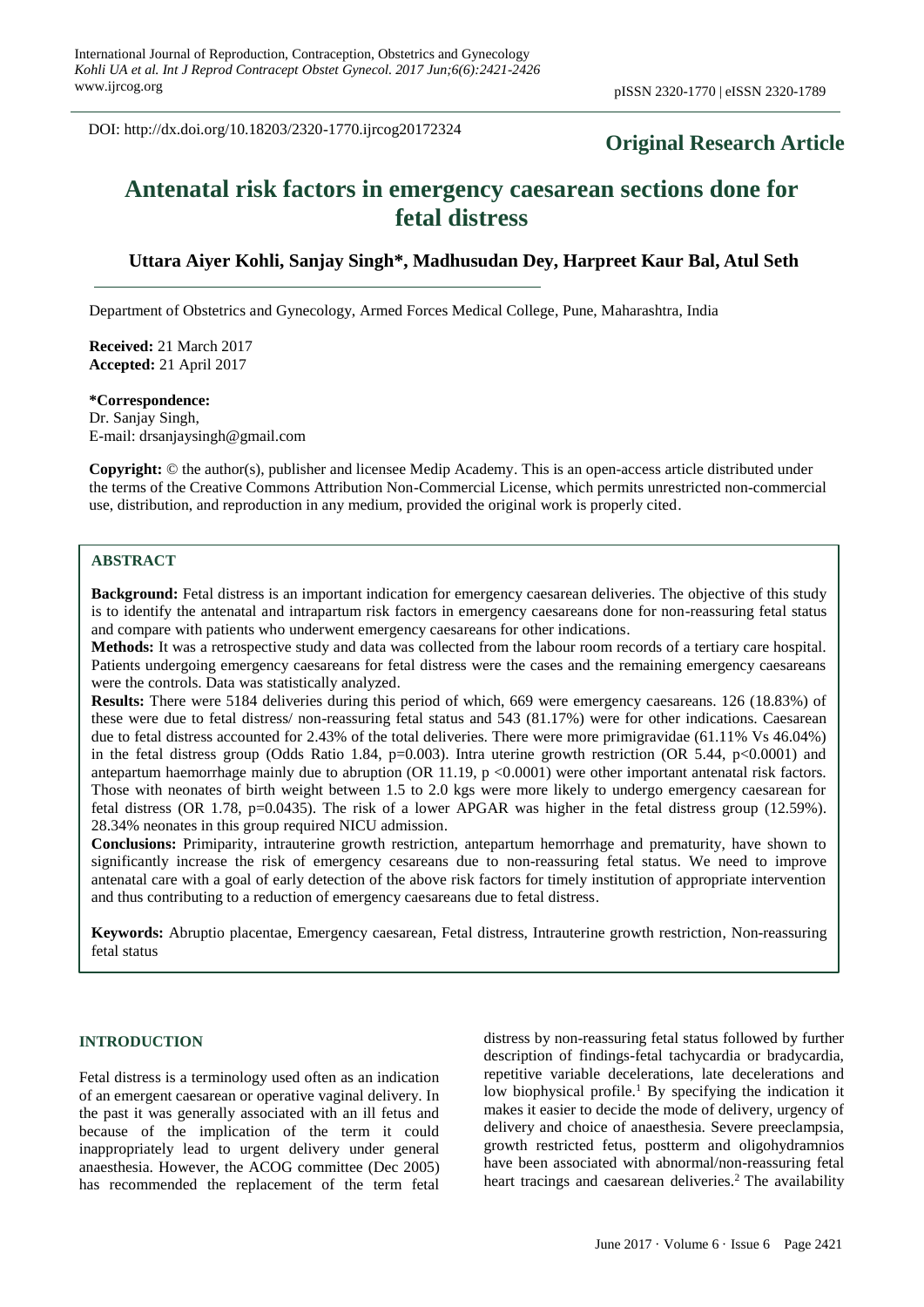of intrapartum cardiotocographic monitoring and antenatal doppler flow studies of the umbilical and other fetal vessels have improved diagnosis of the fetuses at risk to develop fetal distress. 3 It has also increased intervention in the form of caesarean sections. Complications can occur unexpectedly even in the low risk patients for which presence of trained staff and facility for emergency caesarean must be available. In low resource settings, this may not be feasible. By trying to identify the antenatal and intrapartum risk factors for emergency caesarean done for fetal distress/nonreassuring fetal heart, we can attempt to identify most of these patients and ensure that they deliver at equipped centres. This study aims to identify the antenatal and intrapartum risk factors in emergency caesareans done for non-reassuring fetal status and compare with patients who underwent emergency caesareans for other indications.

#### **METHODS**

This was a retrospective cohort study. Data was collected from the labour room records of a tertiary care hospital

for a period of 25 months from May 2014 to May 2016. Cases were all pregnant mothers who underwent LSCS for non-reassuring fetal status, fetal distress, fetal tachycardia, fetal bradycardia or significant decelerations, as stated in the records. Controls were all patients who underwent emergency caesarean during the same period for indications other than the above. Ethical clearance was taken from the institutional ethical committee. The data was statistically analysed and results compiled.

#### **RESULTS**

There were 5184 deliveries during the period of the study. 1736 (33.49%) deliveries were by caesarean section; of which 669 (38.54%) were emergency caesareans and the remaining 1067 were elective caesareans.

Of the emergency caesareans, 126(18.83%) were due to fetal distress/ non-reassuring fetal status (fetal distress group- FD). 543(81.17%) emergency caesareans were done for other indications (non fetal distress group-NFD) (Table 1).

#### **Table 1: Distribution of deliveries (May14-May 16).**

| <b>Total</b><br>deliveries | <b>Total caesarean</b><br>deliveries | <b>Total emergency</b><br><b>caesareans</b>                              | <b>Total emergency caesareans</b><br>for fetal distress                         | <b>Total emergency</b><br>caesareans for other<br><i>indications</i> |
|----------------------------|--------------------------------------|--------------------------------------------------------------------------|---------------------------------------------------------------------------------|----------------------------------------------------------------------|
| 5184                       | 1736 (33.49%)                        | 669 (38.54% of the<br>total caesareans 12.9%<br>of the total deliveries) | 126 (18.83% of the total<br>emergency caesareans, 7.25%<br>of all emergency CS) | 543 (81.17% of the total<br>emergency caesareans)                    |

#### **Table 2: Demographic profile of patients undergoing emergency caesarean.**

|                            | <b>Fetal distress</b><br>$(n=126)$ $(\frac{9}{6})$ | <b>Other Indications</b><br>$(n=543)$ $(\frac{9}{6})$ | P value                                  |  |  |
|----------------------------|----------------------------------------------------|-------------------------------------------------------|------------------------------------------|--|--|
| Age                        |                                                    |                                                       |                                          |  |  |
| $<$ 20                     | 6(4.76)                                            | 11(2.02)                                              |                                          |  |  |
| $20 - 25$                  | 53 (42.06)                                         | 246 (45.30)                                           |                                          |  |  |
| 26-29                      | 45(35.71)                                          | 178 (32.78)                                           |                                          |  |  |
| $30 - 34$                  | 19(15.07)                                          | 87 ((16.02)                                           |                                          |  |  |
| $\geq 35$                  | 03(2.38)                                           | 21 (3.86)                                             |                                          |  |  |
| <b>Gravidity</b>           |                                                    |                                                       |                                          |  |  |
| G1                         | 77 (61.11)                                         | 250 (46.04)                                           | OR (95% CI) 1.84 (1.23-2.73) p=0.003     |  |  |
| G <sub>2</sub>             | 28(22.22)                                          | 156 (28.72)                                           |                                          |  |  |
| G <sub>3</sub>             | 14(11.11)                                          | 97 (17.86)                                            |                                          |  |  |
| G <sub>4</sub> or more     | 7(5.55)                                            | 40(7.36)                                              |                                          |  |  |
| <b>Period of gestation</b> |                                                    |                                                       |                                          |  |  |
| $<$ 37                     | 18 (14.28)                                         | 51 (9.39)                                             | OR (95% CI) 1.61 (0.90-2.86) p= $0.1435$ |  |  |
| $37-41$                    | 108 (85.71)                                        | 492 (90.61)                                           |                                          |  |  |

Post caesarean pregnancies with cephalo pelvic disproportion (CPD) in labour, failed trial of labour after caesarean (TOLAC), suspected scar dehiscence/tenderness, unwillingness for vaginal birth after caesarean (VBAC), associated obstetric complications accounted for 23.47% of these emergency caesareans. Labour dystocia (17.34%) and failed inductions (16.89%) were the other important indications.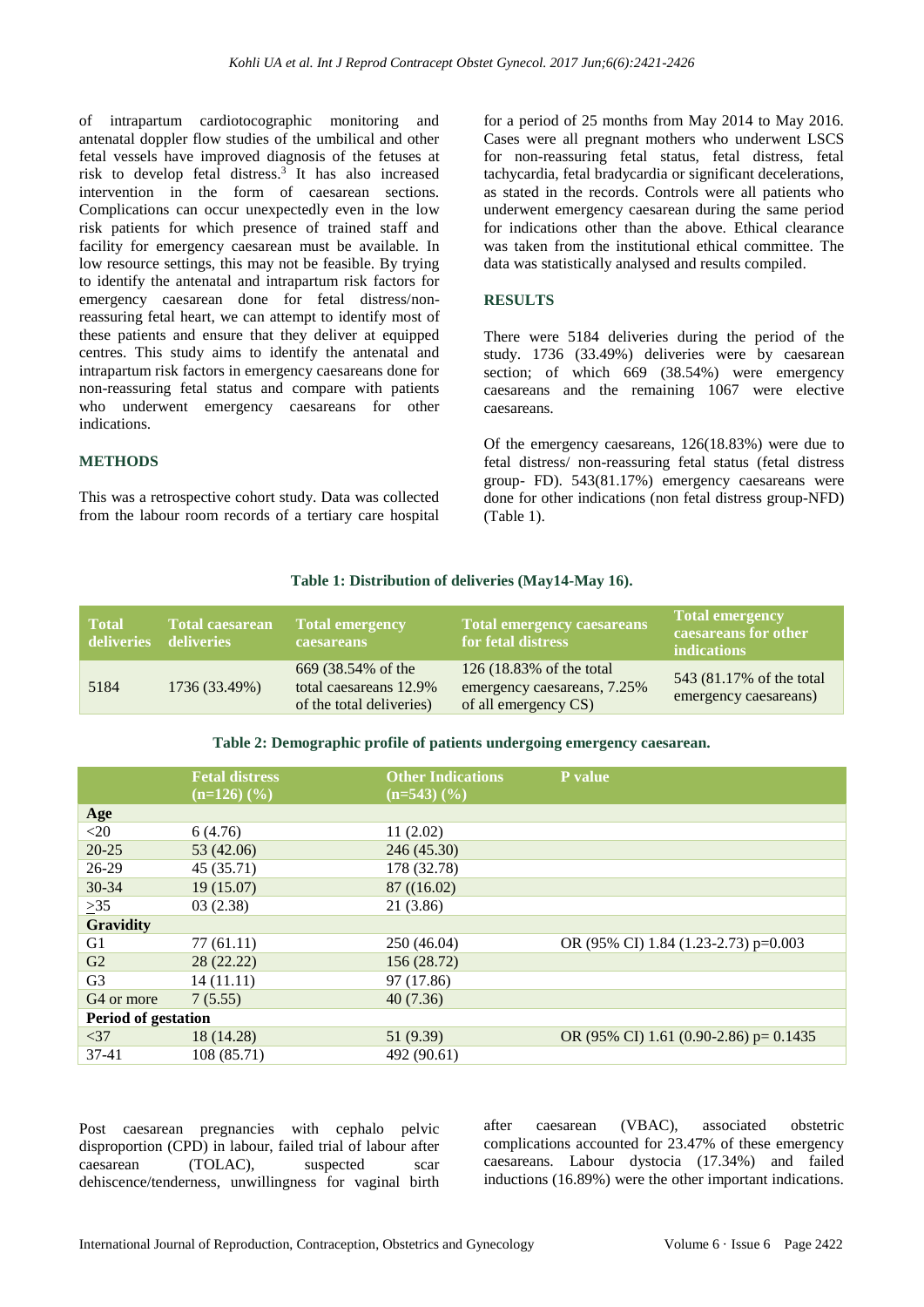Malpresentations (4.18%), Twin pregnancy related complications (3.44%), preeclampsia/eclampsia (3.14%) and meconium staining of liquor without fetal distress (3.14%) were other important indications (Table 3).

|  |  |  | Table 3: Indications for emergency caesareans other than fetal distress or non-reassuring fetal status. |  |  |  |  |
|--|--|--|---------------------------------------------------------------------------------------------------------|--|--|--|--|
|--|--|--|---------------------------------------------------------------------------------------------------------|--|--|--|--|

| <b>Indications</b>                                                                                                                    | <b>Number</b><br>$(n=543)$ | % of total emergency<br>caesareans n=669 |
|---------------------------------------------------------------------------------------------------------------------------------------|----------------------------|------------------------------------------|
| Labour dystocia                                                                                                                       | 116                        | 17.34                                    |
| Deep transverse arrest                                                                                                                | 15                         | 2.24                                     |
| Malpresentation                                                                                                                       | 28                         | 4.18                                     |
| Cephalopelvic disproportion                                                                                                           | 15                         | 2.24                                     |
| Post caesarean-failed TOLAC, Scar tenderness/dehiscence, with CPD in<br>labour, unwilling for VBAC or other obstetrical complications | 157                        | 23.47                                    |
| Unfavourable cervix/ Failed Induction                                                                                                 | 113                        | 16.89                                    |
| Twins and associated complications                                                                                                    | 23                         | 3.44                                     |
| Doppler abnormalities                                                                                                                 | 03                         | 0.45                                     |
| <b>Uterine Anomaly</b>                                                                                                                | $\overline{2}$             | 0.30                                     |
| Severe preeclampsia/ecclampsia with complications                                                                                     | 21                         | 3.14                                     |
| Meconeum stained liquor                                                                                                               | 21                         | 3.14                                     |
| Premature rupture of membranes                                                                                                        | 10                         | 1.50                                     |
| Oligohydramnios                                                                                                                       | 04                         | 0.60                                     |
| APH-Placenta previa/abruptio                                                                                                          | 11                         | 1.64                                     |
| <b>Cord Prolapse</b>                                                                                                                  | 04                         | 0.60                                     |
|                                                                                                                                       |                            |                                          |

#### **Table 4: The antenatal and intrapartum risk factors in the fetal distress and non fetal distress groups.**

| <b>Comorbidities</b>               | <b>Fetal distress</b> | <b>Non-fetal distress</b> | <b>Risk</b> | <b>Odds</b>               | P value  |  |
|------------------------------------|-----------------------|---------------------------|-------------|---------------------------|----------|--|
|                                    | $n=126$               | $n = 543$                 | ratio       | ratio $(95\% \text{ CI})$ |          |  |
| No Comorbidity                     | 35                    | 107                       | 1.40        | $1.56(1.01-2.44)$         | 0.060    |  |
| <b>IUGR</b>                        | 19                    | 17                        | 4.77        | $5.44(2.74-10.81)$        | < 0.0001 |  |
| <b>GDM/Overt DM</b>                | 6                     | 50                        | 0.51        | $0.49(0.21-1.17)$         | 0.148    |  |
| APH- Abruptio/Placenta Previa      | 20                    | 09                        | 9.57        | 11.19 (4.96-25.26)        | < 0.0001 |  |
| <b>Post Dated</b>                  | 04                    | 16                        | 1.07        | $1.07(0.35-3.28)$         | 0.538    |  |
| Rh Negative Preg                   | 03                    | 18                        | 0.71        | $0.71(0.20-2.45)$         | 0.419    |  |
| Hypertensive disease complicating  | 15                    | 66                        |             |                           | 0.920    |  |
| pregnancy                          |                       |                           | 0.97        | $0.97(0.53-1.77)$         |          |  |
| <b>IVF</b> pregnancy               | 03                    | 35                        | 0.36        | $0.35(0.11-1.17)$         | 0.118    |  |
| Twins                              | 01                    | 22                        | 0.19        | $0.19(0.02-1.41)$         | 0.049    |  |
| Post caesarean pregnancy           | 17                    | 153                       | 0.47        | $0.39(0.23-0.68)$         | 0.0009   |  |
| Uterine anomaly                    | 01                    | 03                        | 1.43        | $1.44(0.14-13-96)$        | 0.567    |  |
| Oligohydramnios                    | 06                    | 11                        | 2.35        | $2.41(0.87-6.66)$         | 0.080    |  |
| Thrombophilia (Acquired/inherited) | 03                    | 06                        | 2.15        | $2.18(0.53 - 8.84)$       | 0.231    |  |
| Heart disease                      | 01                    | 03                        | 1.43        | $1.44(0.14-13-96)$        | 0.567    |  |
| Hypothyroidism                     | 05                    | 29                        | 0.74        | $0.73(0.27-1.93)$         | 0.6801   |  |
| Anemia/ β thallessemia trait       | 03                    | 06                        | 2.15        | $2.18(0.53 - 8.84)$       | 0.231    |  |
| HIV/HBsAg infection                | nil                   | 04                        |             |                           |          |  |
| Bad obstetric history              | 02                    | 03                        | 2.87        | 2.90 (0.48-17.56)         | 0.238    |  |
| Asthma                             | 01                    | nil                       |             |                           |          |  |
| Short stature                      | 02                    | 03                        | 2.87        | 2.90 (0.48-17.56)         | 0.238    |  |
| Seizure disorder                   | <b>Nil</b>            | 01                        |             | $\overline{\phantom{a}}$  |          |  |
| Sheehan's syndrome                 | Nil                   | 01                        |             |                           |          |  |
| <b>IHCP</b>                        | 01                    | 04                        | 1.07        | $1.07(0.12-9.72)$         | 0.648    |  |
| Umbilical artery doppler           | 03                    | 03                        | 4.30        | 4.39 (0.87-22.01)         | 0.084    |  |
| abnormalities                      |                       |                           |             |                           |          |  |
| Intrapartum                        |                       |                           |             |                           |          |  |
| Meconeum in liquor                 | 07                    | 17                        | 1.77        | $1.82(0.73-4.48)$         | 0.146    |  |
| <b>PROM</b>                        | 04                    | 28                        | 0.61        | $0.60(0.21-1.75)$         | 0.479    |  |
| Malpresentation                    | 01                    | 30                        | 0.14        | $0.13(0.02 - 1.01)$       | 0.041    |  |
|                                    |                       |                           |             |                           |          |  |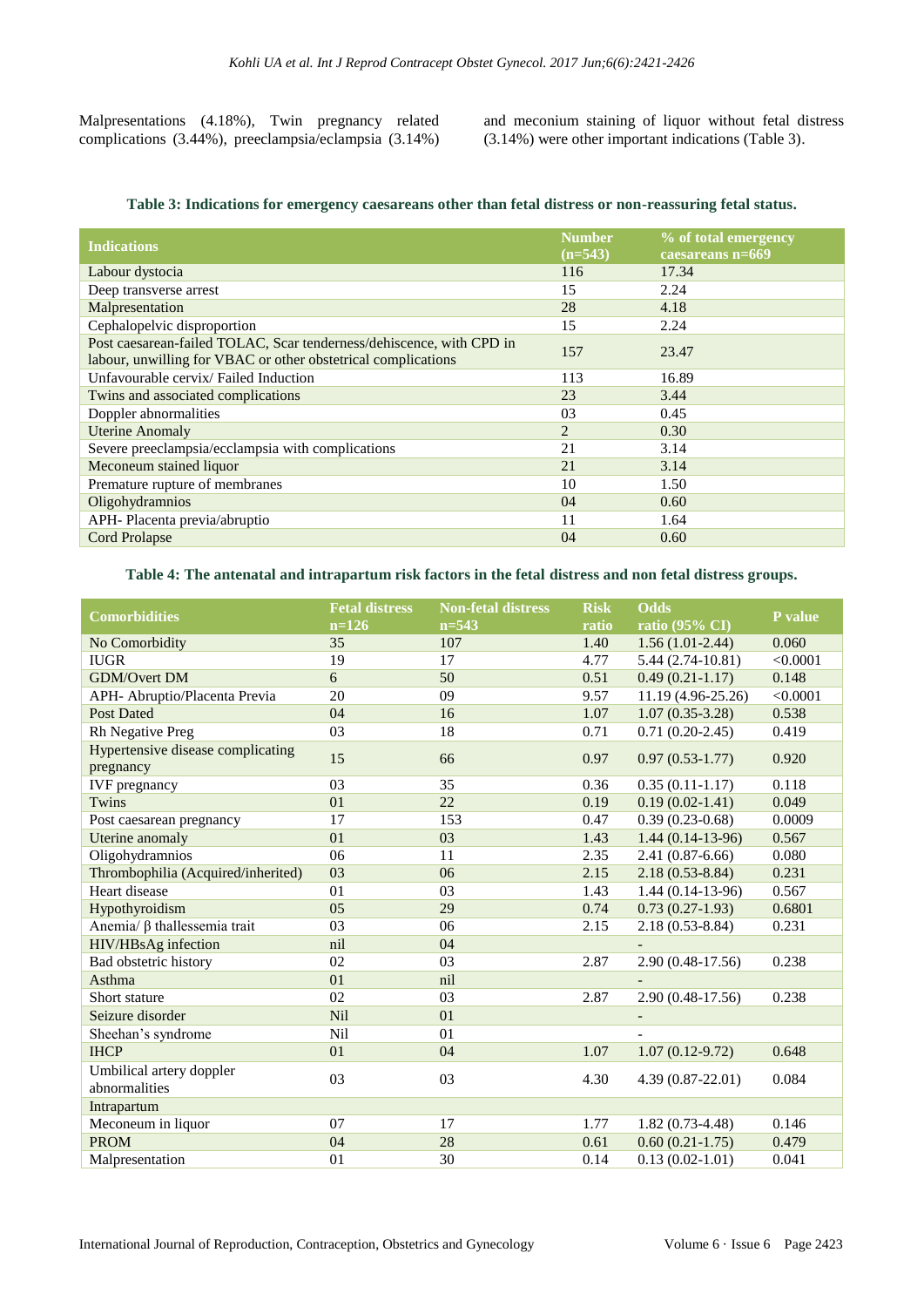The age distributions of the groups were comparable (42.06% in FD Vs 45.3% in NFD) with maximum subjects distributed between 20-25 years. There were more primigravidae in the fetal distress group as compared to primigravidae in the non-fetal distress group (61.11% Vs 46.04%). Odds Ratio (OR) was 1.84 with p=0.003 making primigravida a risk factor for emergency caesarean. 14.28% patients were less than 37 weeks at the time of delivery in the FD and only 9.39 % in NFD with an OR 1.61. However, p value was not significant. Preterm labour may thus increase the risk of emergency caesareans for fetal distress, though statically does not appear to be significant (Table 2).

Table 4 compares the antenatal and intrapartum risk factors in the fetal distress and non-fetal distress groups.

Intra uterine growth restriction (OR 5.44,  $p \le 0.0001$ ) and antepartum haemorrhage mainly due to abruption (OR 11.19,  $p \leq 0.0001$  are important antenatal risk factors, which increase the risk of emergency caesareans due to fetal distress. Other factors which may increase the risk of emergency caesarean due to fetal distress are oligohydramnios (OR 2.41, p=0.080), thrombophilia (OR 2.18, p=0.231), anemia (OR 2.18, p=0.231), bad obstetric history (BOH) (OR 2.9,  $p=0.238$ ), short stature (OR 2.9, p=0.23), umbilical artery doppler abnormalities (OR 4.39, p=0.084) and meconium stained liquor (OR 1.77,  $p=0.146$ ).

However, the increase is not significant as per the p value. Post caesarean pregnancies, IVF pregnancies and Twins were less likely to have caesareans due to fetal distress as per present study.

| <b>Outcome</b>         | Fetal distress n=127(1 twin)      | Non fetal distress n=565 (22)<br>twins) | <b>OR (95%CI)</b>              |  |  |
|------------------------|-----------------------------------|-----------------------------------------|--------------------------------|--|--|
| <b>Maturity</b>        |                                   |                                         |                                |  |  |
| Term( > 37wks)         | 108 (85.03%)                      | 499 (88.31%)                            |                                |  |  |
| Preterm(<27wks)        | 19 (14.96%)                       | 66 (11.68%)                             |                                |  |  |
| Sex of the neonate     |                                   |                                         |                                |  |  |
| Male                   | 84 (66.14%)                       | 312 (55.22%)                            |                                |  |  |
| Female                 | 42 (33.07%)                       | 253 (44.77%)                            |                                |  |  |
| Birth weight $(Kg)$    |                                   |                                         |                                |  |  |
| <1.5                   | $07(5.51\%)$                      | 26 (4.60%)                              |                                |  |  |
| $1.5 - 2.0$            | 17 (13.38%)                       | 45 (7.96%)                              | $1.78(0.98-3.23)$ p = 0.0435   |  |  |
| $2.0 - 2.5$            | 32 (25.19%)                       | 98 (17.34%)                             |                                |  |  |
| $2.5 - 3.0$            | 40 (31.49%)                       | 214 (37.87%)                            |                                |  |  |
| $3.0 - 3.5$            | 23 (18.11%)                       | 133 (23.54%)                            |                                |  |  |
| >3.5                   | $08(6.30\%)$                      | 49 (8.67%)                              |                                |  |  |
| Apgar score (at 5 min) |                                   |                                         |                                |  |  |
| $<$ 5                  | $07(5.51\%)$                      | $06(1.06\%)$                            | $5.43(1.79-16.46)$ p=0.003     |  |  |
| $5 - 7$                | 09 (7.08%)                        | 16(2.83%)                               | $2.61(1.12-6.06)$ p=0.025      |  |  |
| >7                     | 110 (86.61%)                      | 539 (95.40%)                            |                                |  |  |
| <b>IUD</b>             | $1$ (fresh still birth) $(0.78%)$ | 04 (IUD) (0.70%)                        |                                |  |  |
| <b>NICU</b> admission  |                                   |                                         |                                |  |  |
|                        | 36 (28.34%)                       | 54 (9.55%)                              | $3.74(2.32-6.03)$ p= $<0.0001$ |  |  |
|                        |                                   |                                         |                                |  |  |

#### **Table 5: Neonatal outcome.**

Table 5 analyses the neonatal outcome of the two groups. Subjects with neonates of birth weight between 1.5 to 2.0 kgs were more likely to undergo emergency caesarean for fetal distress (OR 1.78, p=0.0435). The risk of a lower APGAR was higher in the fetal distress group. 12.59% of the 127 neonates in the fetal distress group had a low APGAR and 28.34% required NICU admission. The difference with the non-fetal distress group was significant. One fresh still birth occurred in the fetal distress group wherein the emergency caesarean had been done for abruption with fetal distress. There were four still births in the non-fetal distress group of which two patients had undergone caesarean for single fetal demise

in twin pregnancy and two had undergone caesarean for abruptio placentae with intra uterine fetal demise (IUD) with maternal compromise.

#### **DISCUSSION**

Present study was a retrospective study where we compared the risk factors in emergency caesareans done for indications of fetal distress with other emergency caesareans. Our emergency caesarean rate was 12.9% of the total deliveries. The rate of emergency caesarean for fetal distress was 7.25% of all the caesareans and 2.43% of the total deliveries during this period. Caesarean rates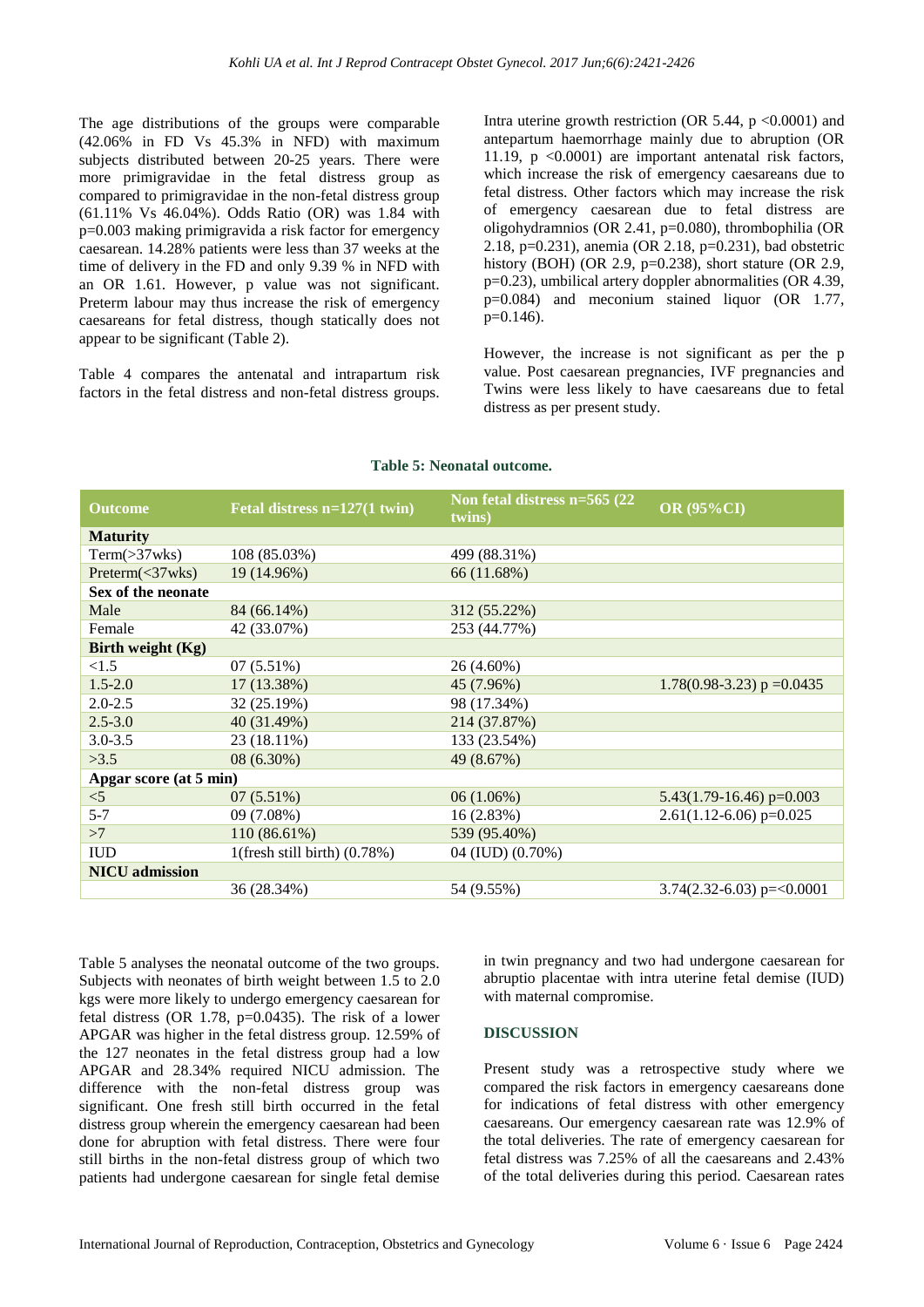as per Chauhan et al for fetal distress is 3% of all deliveries and as per Roy et al it is 6.8% (cases studied were  $>36$ wks).<sup>2,4</sup> Gangwar et al have reported 18.02% caesarean rate for fetal distress of all caesareans.<sup>5</sup> Although there is a rising trend of caesareans all over the world especially due to medico legal implications, present data with regards to emergency caesareans is comparable.

Analysis of the total deliveries and caesareans showed that intrauterine growth restriction and antepartum haemorrhage due to abruptio placentae significantly increase the risk of caesarean due to fetal distress. Since these two conditions are associated with preeclampsia it too may be considered a risk factor however independently it did not reflect to increase the risk in current study. Oligohydramnios, meconium stained liquor, bad obstetric history, thrombophilia, anaemia, doppler abnormalities of the umbilical artery and short stature were also risk factors for non-reassuring fetal heart leading to emergency caesareans. However, the risk was not statistically significant. Primigravidas, prematurity and low birth weight were significant risk factors in cases of fetal distress in present study. IVF pregnancies and post caesarean pregnancies tended to have a lower risk for fetal distress in this study. This could be explained by the fact that these cases are considered high risk and earlier intervention for other indications prevents caesareans being done for fetal distress.

These results were similar to a meta-analysis and review by Chauhan et al. <sup>2</sup> They reported that among patients with moderate to severe asthma, severe hypothyroidism, severe preeclampsia, post term or fetal growth-restricted fetuses with abnormal doppler studies, the risk of caesarean delivery for fetal distress was more than 20%, a prevalence at least seven times more than the general population. They found that doppler assessment of fetal vessels and amniotic fluid assessment by ultrasonography may help in assessing fetuses at risk of developing distress during labour. Intrapartum factors like induction of labour, meconium, previous cesarean and distress of second twin were also contributing factors in emergent cesareans for fetal distress in some of the studies in their analysis but results were not conclusive.

In another study titled "perinatal outcome in cesareans for fetal distress" maternal complications found associated with fetal distress were: antepartum hemorrhage, intra uterine growth restriction (IUGR), oligohydramnios, hypertensive disorders of pregnancy, cord prolapse, meconium stained liquor and second stage arrest.<sup>5</sup> The neonatal outcome was poorer in those cases which had a risk factor as compared to those with no risk factors and worst in growth restricted babies. Maximum babies in this group required resuscitation and admission to NICU. NICU admission was 15.2% in a study by Roy et al.<sup>4</sup> These results are similar to present study in which there were more neonates with lower APGAR and more neonatal admissions in the fetal distress group.

A study by David et al concluded that most emergent cesarean deliveries develop during labor in low-risk women and cannot be anticipated by prelabor factors and non-reassuring fetal heart rate is one of the major risk factors in these emergency cesareans.<sup>6</sup> Even in present study 27.78% of subjects undergoing caesarean for foetal distress had no risk factors. To take care of this there is the requirement of comprehensive emergency obstetric care.

In a study from Nigeria, Akinola et al reported 8.1% incidence of caesarean due to fetal distress and found lower parity, short stature, antepartum hemorrhage and extremes of birth weight increased the risk of cesarean sections and recommended referring such women for delivery at well-equipped centers.<sup>7</sup> In a study from England Patel et al, found similar risk factors but with a variation between institutions and concluded that a careful exploration of risk factors may allow us to identify reasons for the increasing rates of caesarean section and the marked variation between institutions.<sup>8</sup>

The strength of present study was its novelty (not many such studies are available), the population size, heterogeneity and absence of confounding factors for rate of caesarean e.g. money and insurance. The weakness was that it was a retrospective data analysis and hence was confounded by the availability of certain information in the records. Certain risk factors reported in other studies like use of prostaglandins and oxytocin and epidural analgesia have not been commented upon, in view of non-availability of sufficient data. However, a prospective study to determine the same is being done in the department.

## **CONCLUSION**

Primiparity, intrauterine growth restriction, antepartum hemorrhage and prematurity have shown to significantly increase the risk of emergency caesareans due to nonreassuring fetal status.

Oligohydramnios, meconium stained liquor, bad obstetric history may also increase the risk, however in present study the numbers of affected subjects were insufficient to prove a significant risk. We need to improve antenatal care with a goal of early detection of the above risk factors for timely institution of appropriate intervention. This will not only result in improved maternal and neonatal outcome but also in reduction of emergency caesareans due to fetal distress.

*Funding: No funding sources Conflict of interest: None declared Ethical approval: The study was approved by the Institutional Ethics Committee*